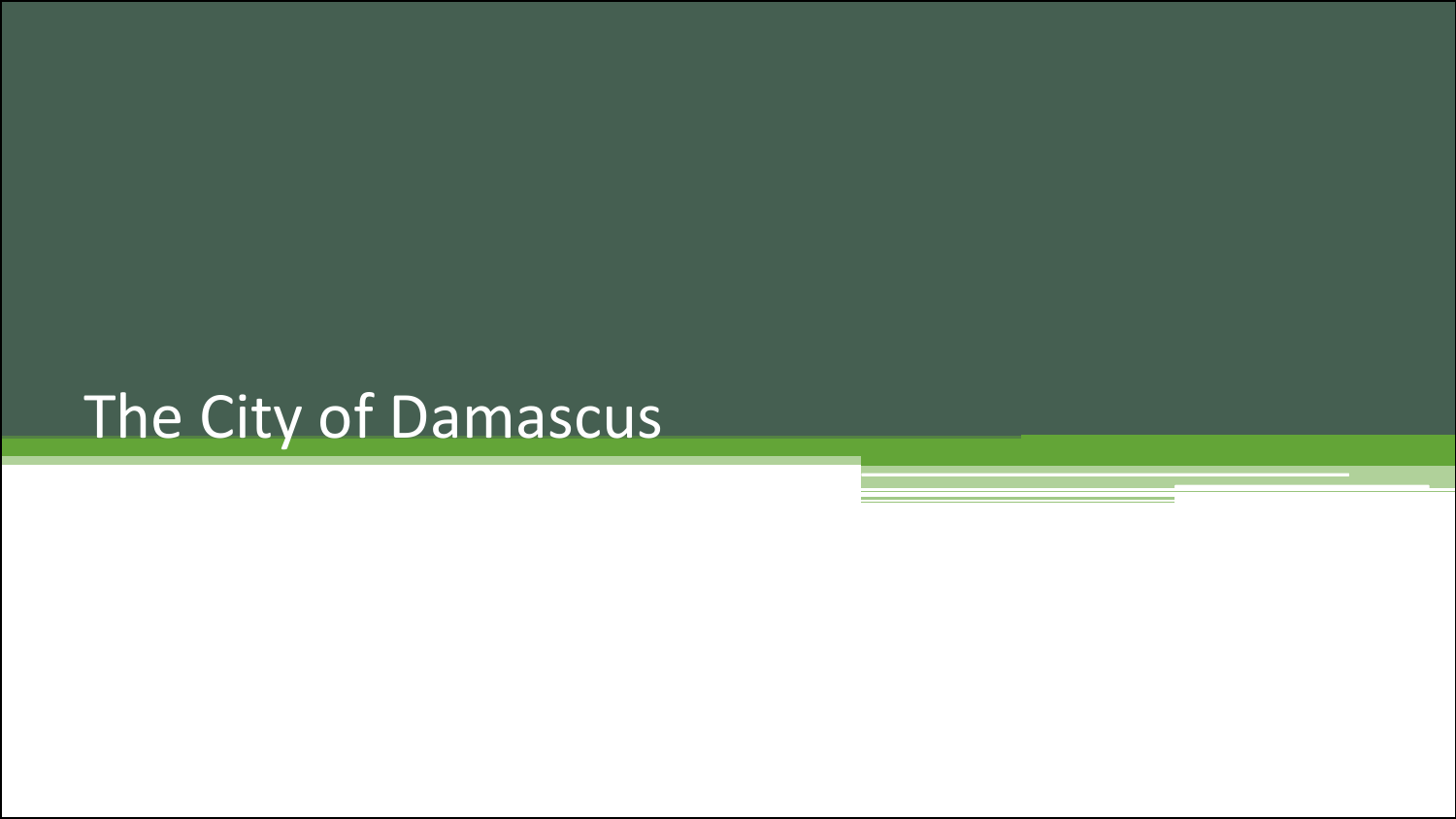#### Damascus

- A gentile city of Syria
- Located about 70 from Capernaum and 150 miles north of Jerusalem at 2,300 ft. above sea level
- The Abana and Pharpar rivers run through it making its land fertile
- Its location made it an important trade city

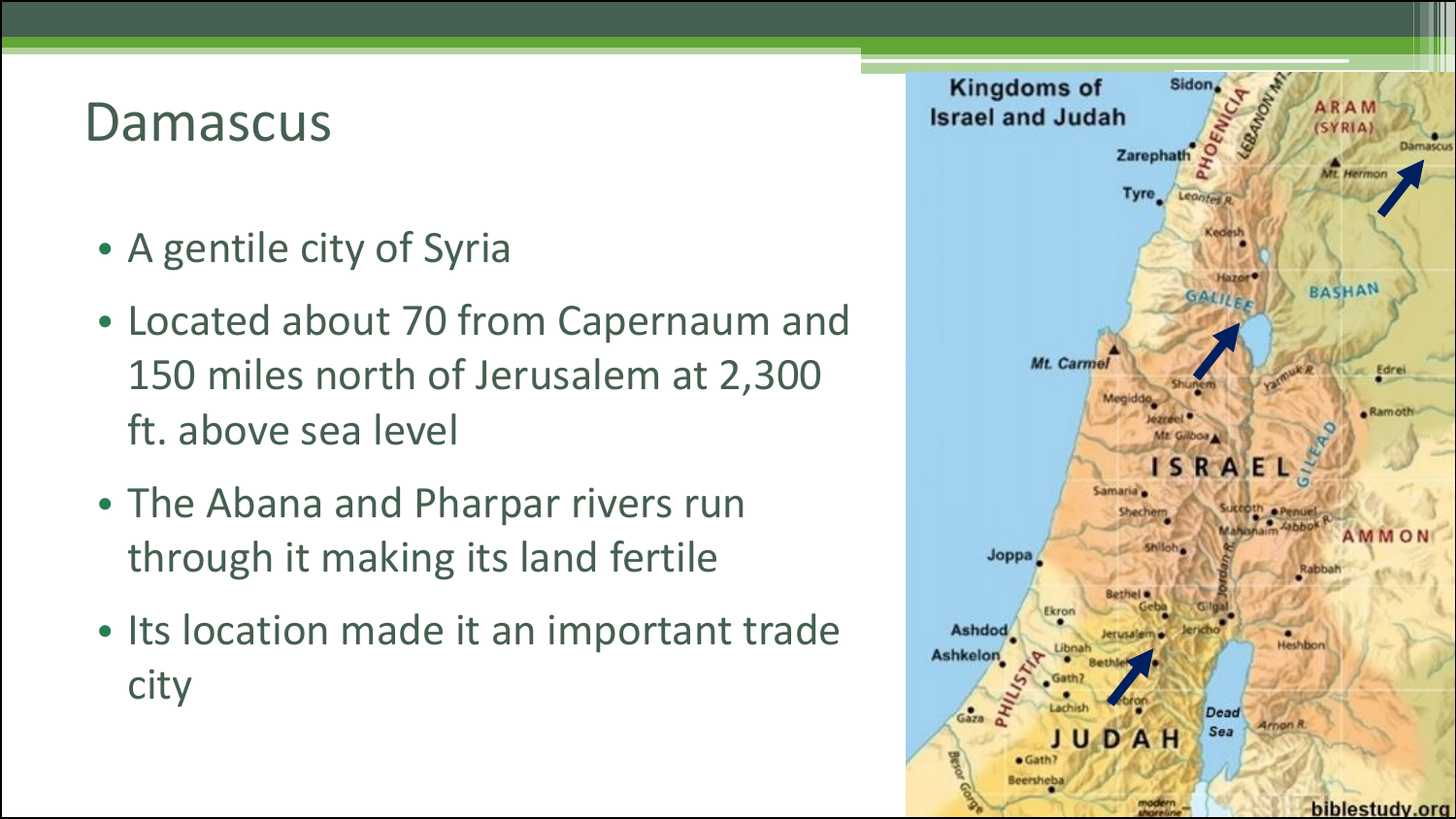### Early History of Damascus

- Mentioned 1500 B.C. in the Tell el-Amarna Letters as an important trade route for Egypt.
- Mentioned early in the Bible Gen. 14:15; 15:2
- Played an infamous role as an enemy of Israel
	- Defeated by David 2 Sam. 8:3-6
	- □ A thorn in Solomon's side 1 Kgs. 11:23-25
	- When Israel divided, it played Israel and Judah against each other and fought against them – 1 Kgs. 15:18-20; 20:34; 2 Kgs. 8:10-13; 13:3, 22
- Its decline was prophesied and began with its destruction by the Assyrians in 732 B.C. – Jer. 49:23-27; Amos 1:3-5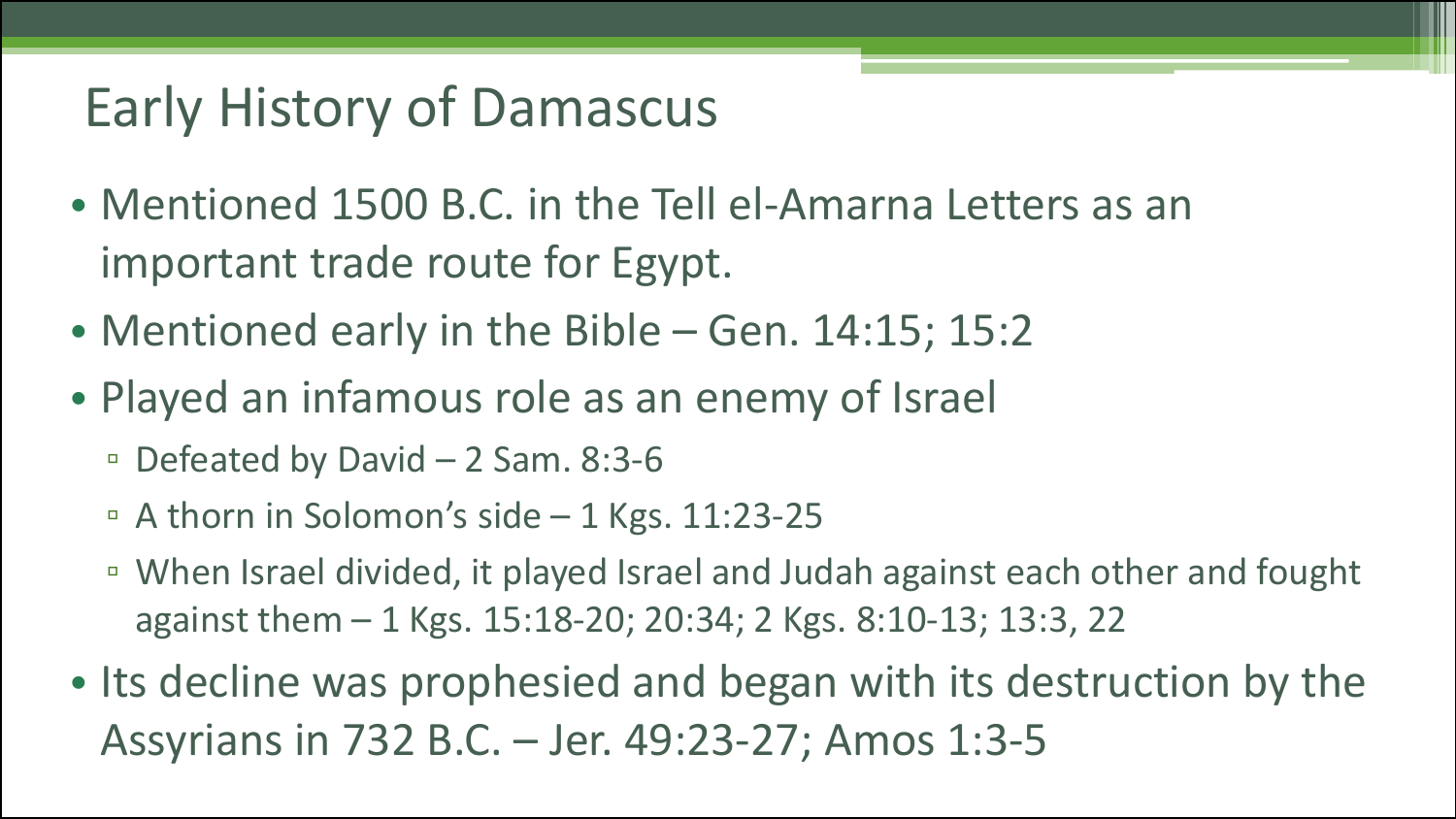# **Event 1: The healing of Naaman the Leper**

2 Kings 5:1-19